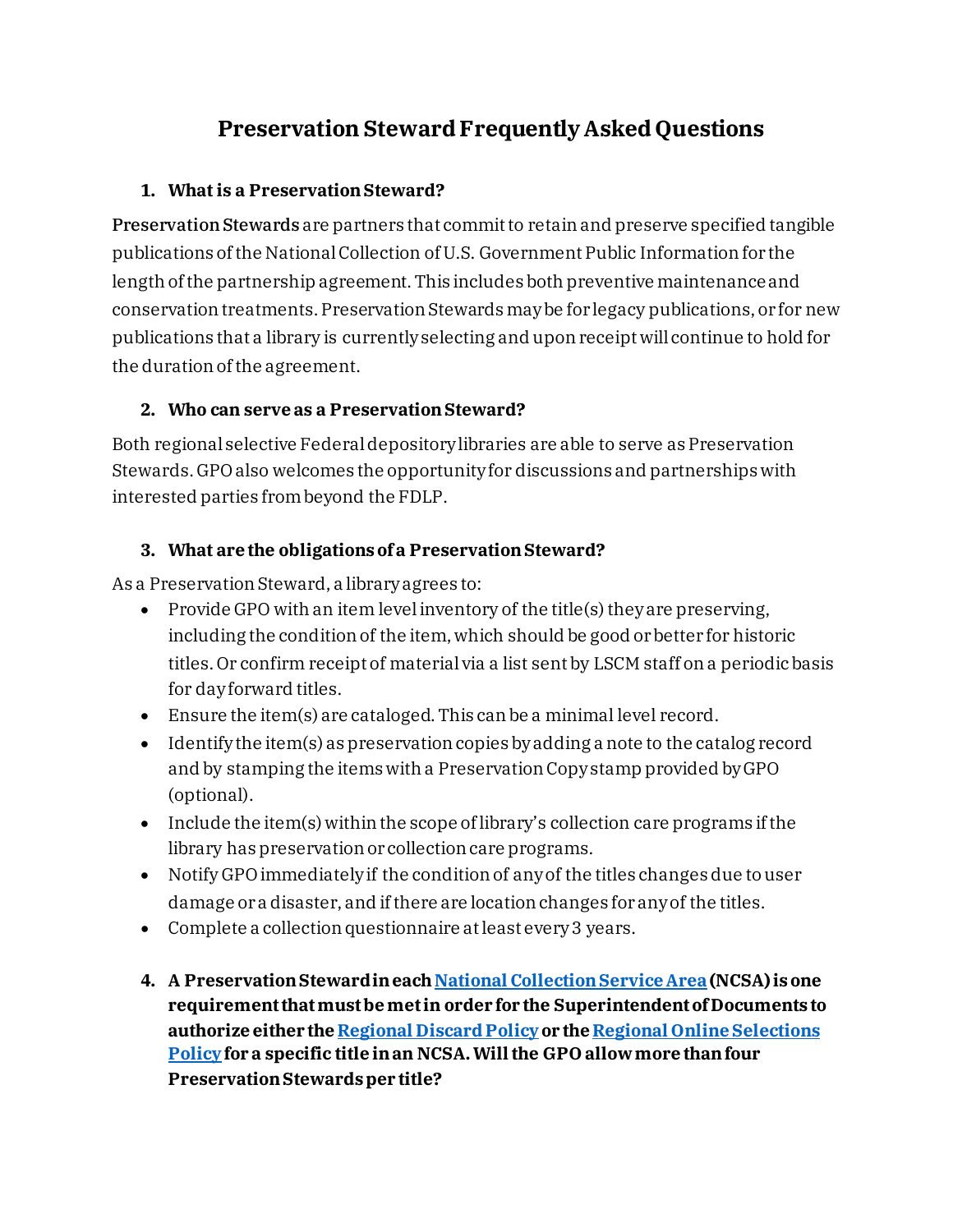Yes, GPO will allow more than four Preservation Stewards per title. Redundancy is good! As stated in the question above, there must be a Preservation Steward in that NCSA for the Superintendent of Documents to authorize regionals todiscard publications or select online as a format in lieu of print, but that is not the primary purpose of the Preservation Steward program, and we welcome all libraries to serve as Preservation Stewards for any titles or SuDoc classes thatfit their collection management goals.

### **5. Do preservation copies of record have to be volumes distributed through the FLDP?**

Publications within [scope](https://www.fdlp.gov/file-download/download/public/15592) of the Superintendent of Documents Public Information Programs are eligible to be preservation copies of record. Therefore, unreported documents though not distributed through the FDLP, canbe preservation copies of record. However, If the publication is a reproduction, there are additional considerations. If it is a GPO-printed copy purchased through GPO's U.S. Government Bookstore or a print-on-demand copy made from a digital copy that was created from a GPO printed original, it would be acceptable, as would publications produced under contractwith a Federal agency and paid for with Federal funds. Commercial reproductions cannot be preservation copies of record.

### **6. My library has publications that will be retained and for which we would like to serve as a Preservation Steward, but there are no digital versions on GPO's govinfo. Can my library still be a Preservation Steward?**

Yes, your library can still be a Preservation Steward! Content being on **govinfo** is not a requirement or condition for becoming a Preservation Steward.If a regional or selective depository library, Federalagency library, has tangible publications for which they would like to be a Preservation Steward, the library should contact the partnership through [askGPO,](https://ask.gpo.gov/s/) select the Partnership (including digitization initiatives) category. By taking on the role of storing and preserving physical copies of Government publications, Preservation Stewards become GPO partners.

# **7. As time passes and there is staff turnover in depository libraries, how can we be assured that succession planning in these libraries includes awareness of obligations such as those that will come with being a Preservation Steward?**

Cataloging records will have a retention note and the piece will have a stamp that indicates not to withdraw. Additionally, GPO always reaches out to new depository coordinators. Obligations that come from formal agreements and partnerships, such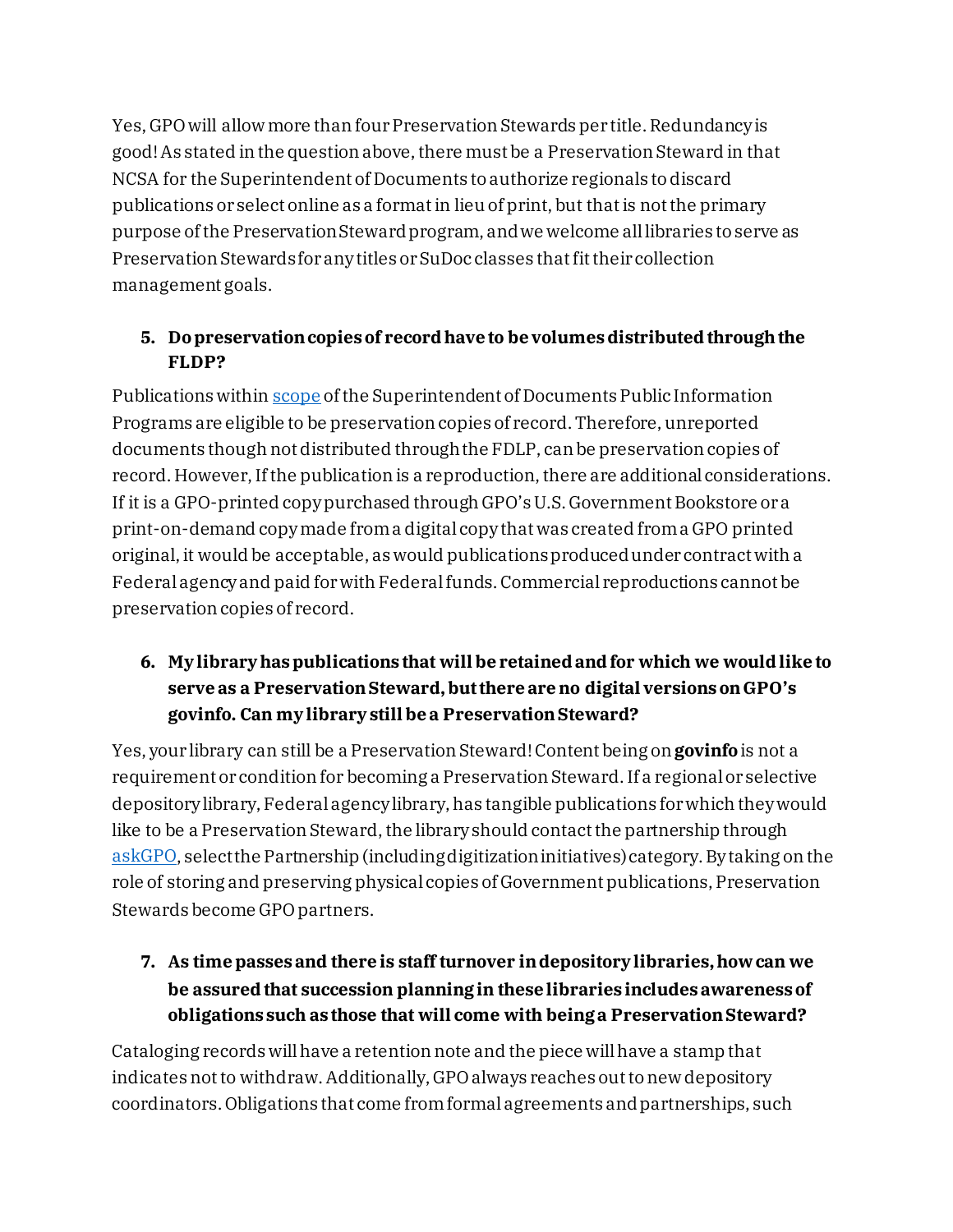as Preservation Steward agreements,will be included in GPO briefings or trainings for the coordinators, and institutional administrators canbe included in those briefings.

# **8. Are depository libraries required to become Preservation Stewards or must we become one to be a depository library?**

Depositorylibraries, whether they are regionals or selectives, are not required to be Preservation Stewards. Participation is voluntaryand totally the library's choice to make.

### **9. Is there a binding agreement for Preservation Stewards?**

Yes. GPO developed a template for [a Memorandum of Agreement \(MOA\)](https://www.fdlp.gov/sites/default/files/preservation-steward-moa-template-rev-01112018.pdf) that the library will enter into with GPO that, among other things, delineates obligations of Preservation Stewards.

### **10.What if my library wants to be a Preservation Steward, but doesn't like, or cannot do, something in the Memorandum of Agreement (MOA) template?**

If a library wants to be a Preservation Steward but has objections to something contained in the MOA, GPO will work with the library to try to reach an agreement that is acceptable to both parties.

### **11.If a library enters into a Memorandum of Agreement, is it forever? What if the library's circumstances change?**

The MOA will be reviewed every three years for continuation. Additionally, there is a provision that allows for the termination of the agreement by either party with prior notice.

### **12.Is the library required to make any material in the Preservation Steward collection non-circulating and house it in closed stacks?**

No, the appropriate housing and circulation status of the material is determined by the library. Some Preservation Steward collections are housed in off-site storage or closed and are a limited to in-library use only, while others are housed in open stacks and circulate.

# **13.If a regional is a Preservation Steward and they choose to make the materials non-circulating, will they need to make sure there is another tangible circulating copy in the region they serve?**